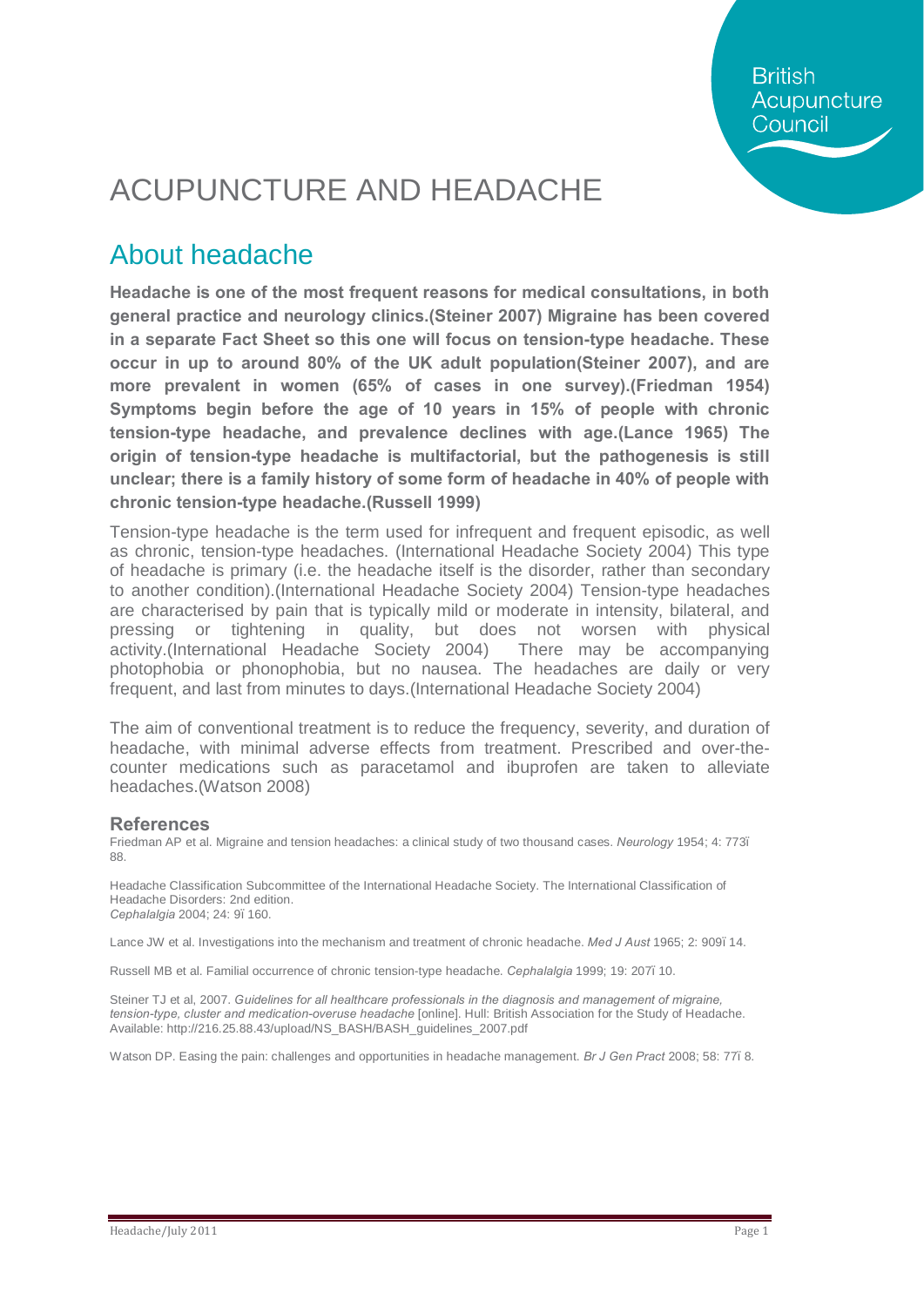#### How acupuncture can help

Evidence from the most up-to-date and highest quality systematic review showed that there are clinically relevant benefits of adding acupuncture to routine care and also a statistical advantage of  $\pm$ ruegacupuncture over sham interventions. On the other hand, there was no apparent superiority compared to other non-pharmacological treatments such as physiotherapy and relaxation (Linde 2009). In earlier reviews,(e.g. Davis 2008) there were usually insufficient numbers of trials and patients to achieve statistical significance. Sun and Gan (2008) found acupuncture better than sham, and also better than medication, for headache intensity and frequency, but this was for a mixture of tension and migraine-types.

Evidence from randomised controlled trials not included in these systematic reviews suggests that: physiotherapy and relaxation might be more effective than acupuncture for tension type-headaches (Söderberg 2011), but this trial was small and does not present a compelling case for upgrading the reviewsq conclusions; 1 month of acupressure treatment is more effective in reducing chronic headache than 1 month of muscle relaxant treatment, and that the effect remains 6 months after treatment (Hsieh 2010); supplementing medical management with acupuncture results in improvements in health-related Quality of Life and the perception by patients that they suffer less from headaches (Coeytaux 2005); and that laser acupuncture may be an effective treatment for chronic tension-type headache (Ebneshahidi 2005).(see Table below)

In general, acupuncture is believed to stimulate the nervous system and cause the release of neurochemical messenger molecules. The resulting biochemical changes influence the body's homeostatic mechanisms, thus promoting physical and emotional well-being. Stimulation of certain acupuncture points has been shown to affect areas of the brain that are known to reduce sensitivity to pain and stress (Hui 2010)

Acupuncture may help to relieve tension-type headache by:

- · increasing endorphins (Han 2004) and neuropeptide Y levels (Lee 2009), which can help to combat negative affective states;
- · stimulating nerves located in muscles and other tissues, which leads to release of endorphins and other neurohumoral factors, and changes the processing of pain in the brain and spinal cord (Pomeranz, 1987; Zhao 2008; Cheng 2009);
- · reducing inflammation, by promoting release of vascular and immunomodulatory factors (Zijlstra 2003; Kavoussi 2007);
- · increasing local microcirculation (Komori 2009), which aids dispersal of swelling.

### About traditional acupuncture

Acupuncture is a tried and tested system of traditional medicine, which has been used in China and other eastern cultures for thousands of years to restore, promote and maintain good health. Its benefits are now widely acknowledged all over the world and in the past decade traditional acupuncture has begun to feature more prominently in mainstream healthcare in the UK. In conjunction with needling, the practitioner may use techniques such as moxibustion, cupping, massage or electro-acupuncture. They may also suggest dietary or lifestyle changes.

Traditional acupuncture takes a holistic approach to health and regards illness as a sign that the body is out of balance. The exact pattern and degree of imbalance is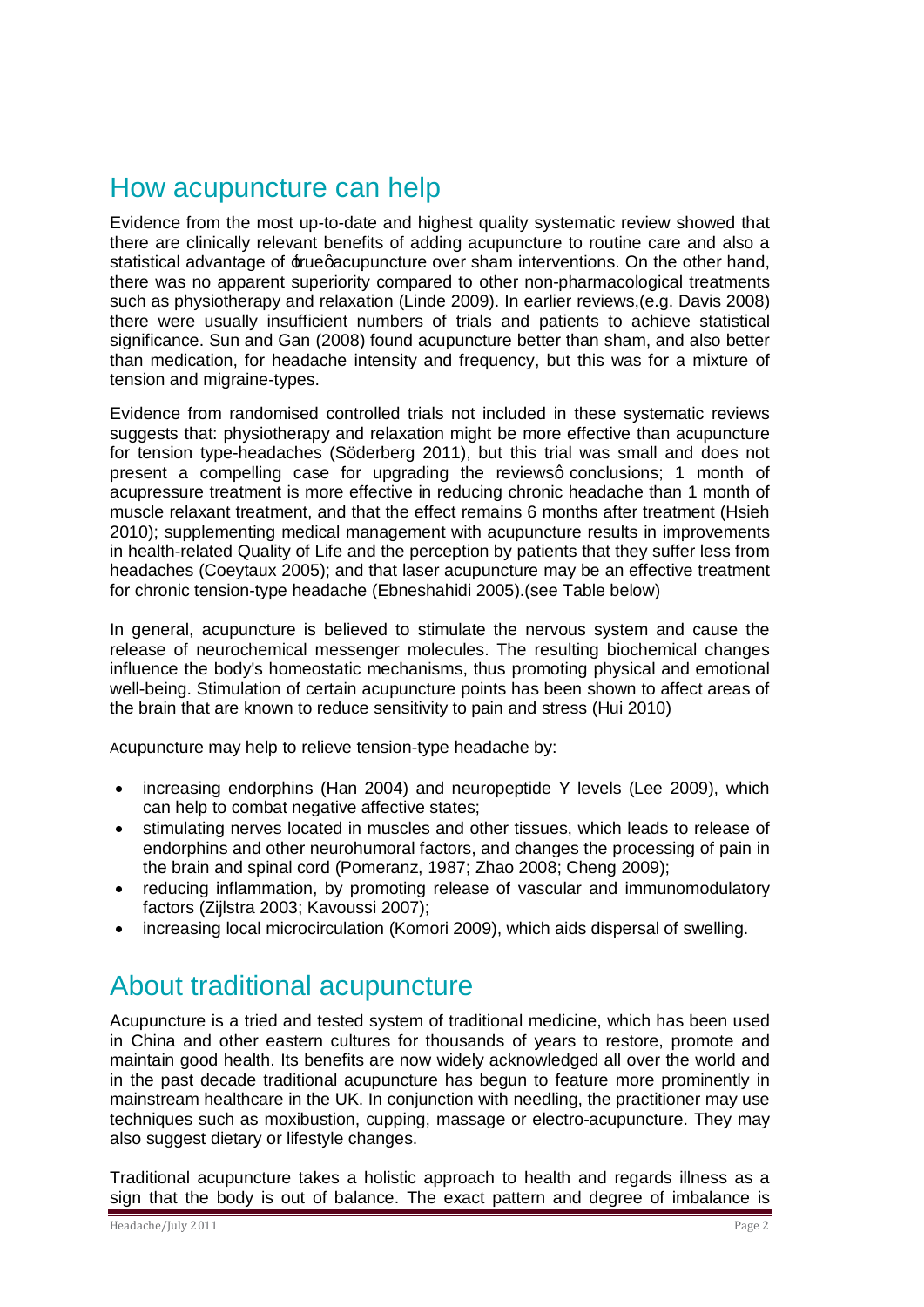unique to each individual. The traditional acupuncturisto skill lies in identifying the precise nature of the underlying disharmony and selecting the most effective treatment. The choice of acupuncture points will be specific to each patiento needs. Traditional acupuncture can also be used as a preventive measure to strengthen the constitution and promote general well-being.

An increasing weight of evidence from Western scientific research (see overleaf) is demonstrating the effectiveness of acupuncture for treating a wide variety of conditions. From a biomedical viewpoint, acupuncture is believed to stimulate the nervous system, influencing the production of the body ocommunication substances - hormones and neurotransmitters. The resulting biochemical changes activate the body's selfregulating homeostatic systems, stimulating its natural healing abilities and promoting physical and emotional well-being.

### About the British Acupuncture Council

With over 3000 members, the British Acupuncture Council (BAcC) is the UK<sup>®</sup> largest professional body for traditional acupuncturists. Membership of the BAcC guarantees excellence in training, safe practice and professional conduct. To find a qualified traditional acupuncturist, contact the BAcC on 020 8735 0400 or visit [www.acupuncture.org.uk](http://www.acupuncture.org.uk/)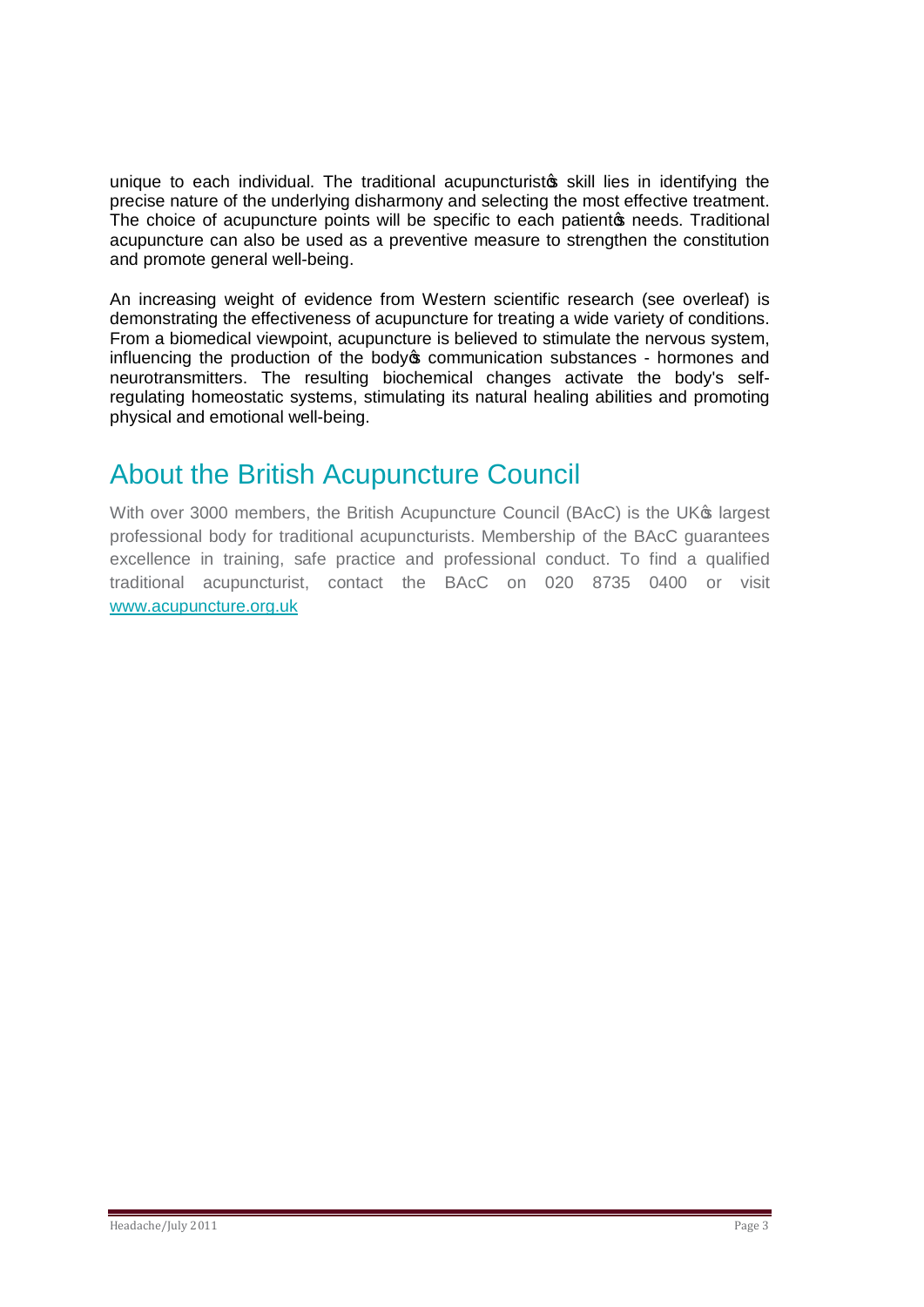# ACUPUNCTURE AND HEADACHE

### The evidence

**Research Conclusion Reviews**  Linde K, Allais G, Brinkhaus B, Manheimer E, Vickers A, White AR. Acupuncture for tension-type headache. *Cochrane Database of Systematic Reviews*  2009, Issue 1. Art. No.: CD007587. DOI: 10.1002/14651858.CD007587. A review that looked at whether acupuncture is more effective than no prophylactic treatment/routine care only; more effective than  $shamq(placebo)$  acupuncture; or as effective as other interventions (physiotherapy, massage or relaxation) in reducing the frequency of headaches in patients with tension-type headache. It included a total of 11 trials with 2,317 adult patients with episodic and/or chronic tension-type. Outcome measures were the proportion of responders (at least 50% reduction in headache frequency), number of headache days, headache intensity (evaluated by visual analogue scale) and frequency of analgesic use. Two trials compared acupuncture to routine care only or treatment of acute headache only with a 3-month follow-up. Both found significant benefits of acupuncture over controls for the outcomes of responder rate, headache frequency, pain intensity and analgesic intake. Five trials compared acupuncture with a sham acupuncture intervention. A significant difference regarding response and number of headache days was found over a period of 6 months. Headache intensity was significantly reduced by acupuncture at 5–6 months after randomisation. Regarding frequency of analgesic intake, a significant effect of acupuncture over sham control was found only in the first 4 months after randomisation. Three of the 4 trials comparing acupuncture with physiotherapy, relaxation or a combination of massage and relaxation had methodological or reporting shortcomings. None of the 4 trials found a superiority of acupuncture. Better results were observed in the control groups for some outcomes, but these findings are difficult to interpret. It is unclear whether the efficacy of acupuncture is different between patients with episodic and those with chronic tension-type headache. The reviewers concluded that the data showed clinically relevant short-term benefits of adding acupuncture to routine care, a significant efficacy of  $\pm$ ueg acupuncture over sham interventions, but difficult to interpret results when acupuncture was compared with other nonpharmacological treatments. They suggested that acupuncture could be a useful treatment for episodic and chronic tension-type headache. Sun Y, Gan TJ. Acupuncture for the management of chronic headache: a systematic review. *Anesth Analg* 2008; 107: 2038-47. A review of 31 comparative trials of acupuncture for treatment of chronic headache, including migraine, tension-type headache or both.  $\overline{\text{H}}$  ruegacupuncture was found to be superior to sham acupuncture and medication in improving headache intensity, frequency, and response rate. Davis MA et al. Acupuncture for tension-type headache: a metaanalysis of randomized, controlled trials. *J Pain* 2008; 9: 667-77. A systematic review that investigated the efficacy and safety of acupuncture for the treatment of tension-type headache. It included 8 randomised controlled trials, pooling data from 5 of them. The primary outcome was headache days per month, assessed during treatment and at long-term follow-up (20-25 weeks). During treatment, the acupuncture group averaged 8.95 headache days per month compared with 10.5 in the sham group (a nonsignificant difference). At long-term follow-up, the acupuncture group reported an average of 8.21 headache days per month compared with 9.54 in the sham group (weighted mean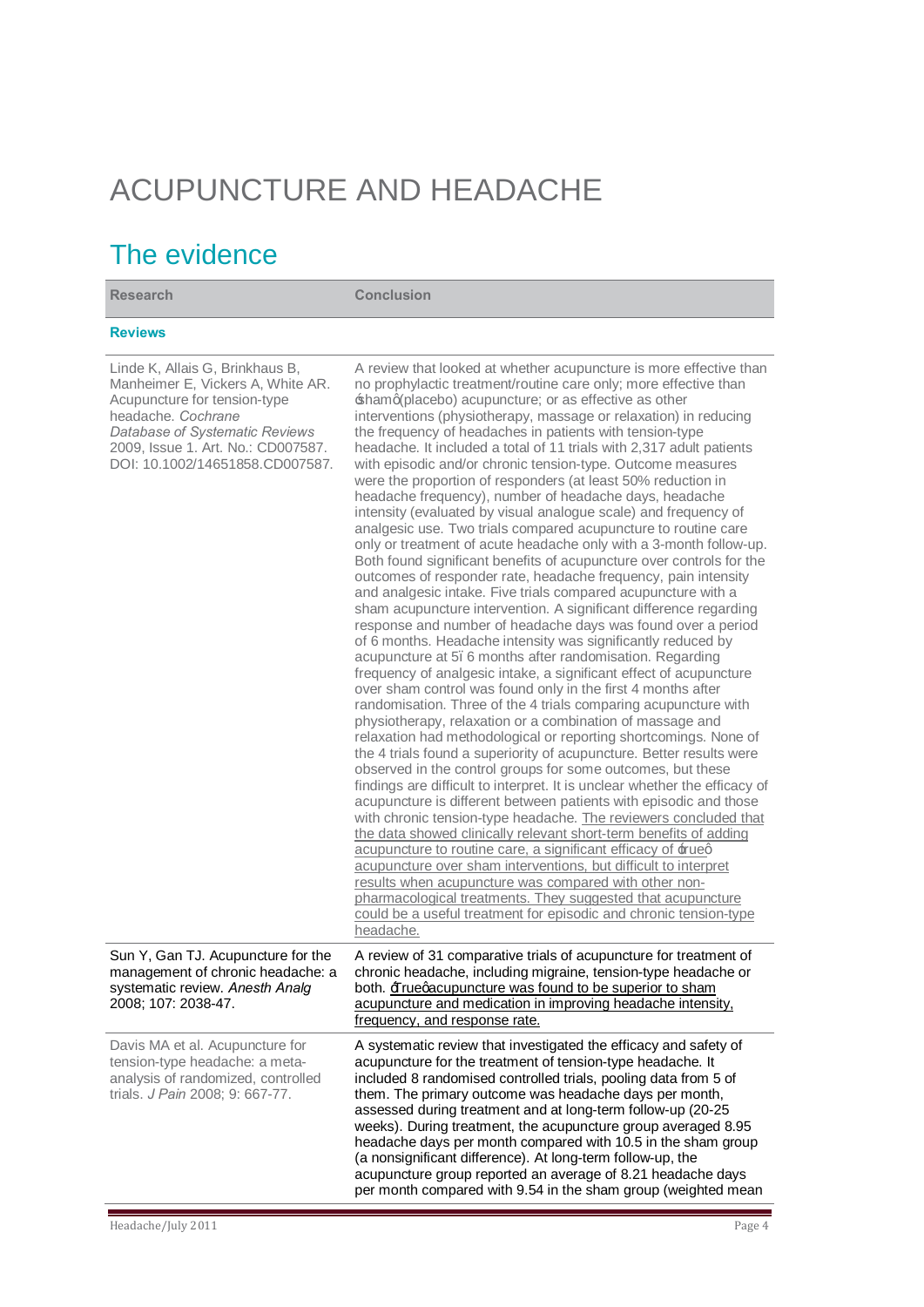|                                                                                                                                                                                                                                                                      | difference -1.83, 95% CI -3.01 to -0.64). The most common<br>adverse events reported were bruising, headache exacerbation,<br>and dizziness. The reviewers concluded that the results suggest<br>that acupuncture compared with sham for tension-type headache<br>has limited efficacy for the reduction of headache frequency.                                                                                                                                                                                                                                                                                                                                                                                                                                                                                                                                                                                                                                                                                                                                                                                                                                                                                        |
|----------------------------------------------------------------------------------------------------------------------------------------------------------------------------------------------------------------------------------------------------------------------|------------------------------------------------------------------------------------------------------------------------------------------------------------------------------------------------------------------------------------------------------------------------------------------------------------------------------------------------------------------------------------------------------------------------------------------------------------------------------------------------------------------------------------------------------------------------------------------------------------------------------------------------------------------------------------------------------------------------------------------------------------------------------------------------------------------------------------------------------------------------------------------------------------------------------------------------------------------------------------------------------------------------------------------------------------------------------------------------------------------------------------------------------------------------------------------------------------------------|
| <b>Randomised controlled trials</b>                                                                                                                                                                                                                                  |                                                                                                                                                                                                                                                                                                                                                                                                                                                                                                                                                                                                                                                                                                                                                                                                                                                                                                                                                                                                                                                                                                                                                                                                                        |
| Söderberg EI et al. Subjective Well-<br>being in Patients With Chronic<br>Tension-type Headache: Effect of<br>Acupuncture, Physical Training, and<br>Relaxation Training. Clin J Pain 2011<br>Feb 11. [Epub ahead of print]                                          | A randomised controlled trial that compared acupuncture,<br>relaxation training, and physical training on subjective well-being in<br>90 patients with chronic tension-type headache. Subjective, central<br>nervous system-related symptoms that might affect patients'<br>subjective well-being and quality of life were assessed with the<br>Minor Symptom Evaluation Profile before treatment, immediately<br>after, and 3 and 6 months after the last treatment. All treatments<br>proportionally improved the symptoms. At the 3-month follow-up,<br>the total score of the Minor Symptom Evaluation Profile was<br>significantly improved in the physical training group compared with<br>the acupuncture group (p=0.036). The vitality and sleep dimension<br>was significantly improved at the 6-month follow-up in the<br>relaxation training group compared with the acupuncture group<br>(p=0.04). The researchers concluded that physical training and<br>relaxation training seem to be preferable non-pharmacologic<br>treatments [compared to acupuncture] for improvement of central<br>nervous system-related symptoms and subjective well-being for<br>patients with chronic tension-type headache. |
| Hsieh LL et al. Effect of acupressure<br>and trigger points in treating<br>headache: a randomized controlled<br>trial. Am J Chin Med 2010; 38: 1-14.                                                                                                                 | A randomised controlled trial that assessed the efficacy of<br>acupressure in relieving pain in 28 patients with chronic headache<br>compared to muscle relaxant medication. Outcome measures<br>included self-appraised pain scores (measured on a visual<br>analogue scale, VAS) and ratings of how headaches affected life<br>quality, recorded at baseline, 1 month after treatment, and at a 6-<br>month follow-up. Results showed that mean scores on the VAS at<br>post-treatment assessment were significantly lower in the<br>acupressure group (32.9) than in the muscle relaxant medication<br>group (55.7) (p=0.047), and this difference remained at 6-month<br>follow-up assessments (p=0.002). The quality of life ratings related<br>to headache showed similar differences between the two groups in<br>the post treatment and at 6-month assessments. The researchers<br>concluded that their results suggested 1 month of acupressure<br>treatment is more effective in reducing chronic headache than 1<br>month of muscle relaxant treatment, and that the effect remains 6<br>months after treatment.                                                                                            |
| Jena S et al. Acupuncture in patients<br>with headache. Cephalalgia 2008; 28:<br>969-79.<br>Witt CM, Reinhold T, Jena S,<br>Brinkhaus B, Willich SN. Cost-<br>effectiveness of acupuncture<br>treatment in patients with headache.<br>Cephalalgia. 2008; 28: 334-45. | A randomised controlled trial that assessed the effectiveness of<br>acupuncture in addition to routine care in 3,182 patients with<br>migraine and/or tension headache compared with routine care<br>alone. At 3 months, the number of days with headache had<br>decreased more in the acupuncture group than the routine care<br>alone group. Similarly, intensity of pain and quality of life<br>improvements were greater in the acupuncture group. The<br>researchers concluded that acupuncture plus routine care in<br>patients with headache was associated with marked clinical<br>improvements compared with routine care alone.<br>The incremental cost-effectiveness ratio was calculated as<br>"11,657 per QALY gained. According to international cost-<br>effectiveness threshold values, acupuncture is a cost-effective<br>treatment in patients with primary headache.                                                                                                                                                                                                                                                                                                                                |
| Coeytaux RR et al. A randomized,<br>controlled trial of acupuncture for<br>chronic daily headache. Headache                                                                                                                                                          | A randomised controlled trial that assessed the efficacy of<br>acupuncture as an adjunct to medical management for chronic<br>daily headache in 74 patients. Medical management provided by                                                                                                                                                                                                                                                                                                                                                                                                                                                                                                                                                                                                                                                                                                                                                                                                                                                                                                                                                                                                                            |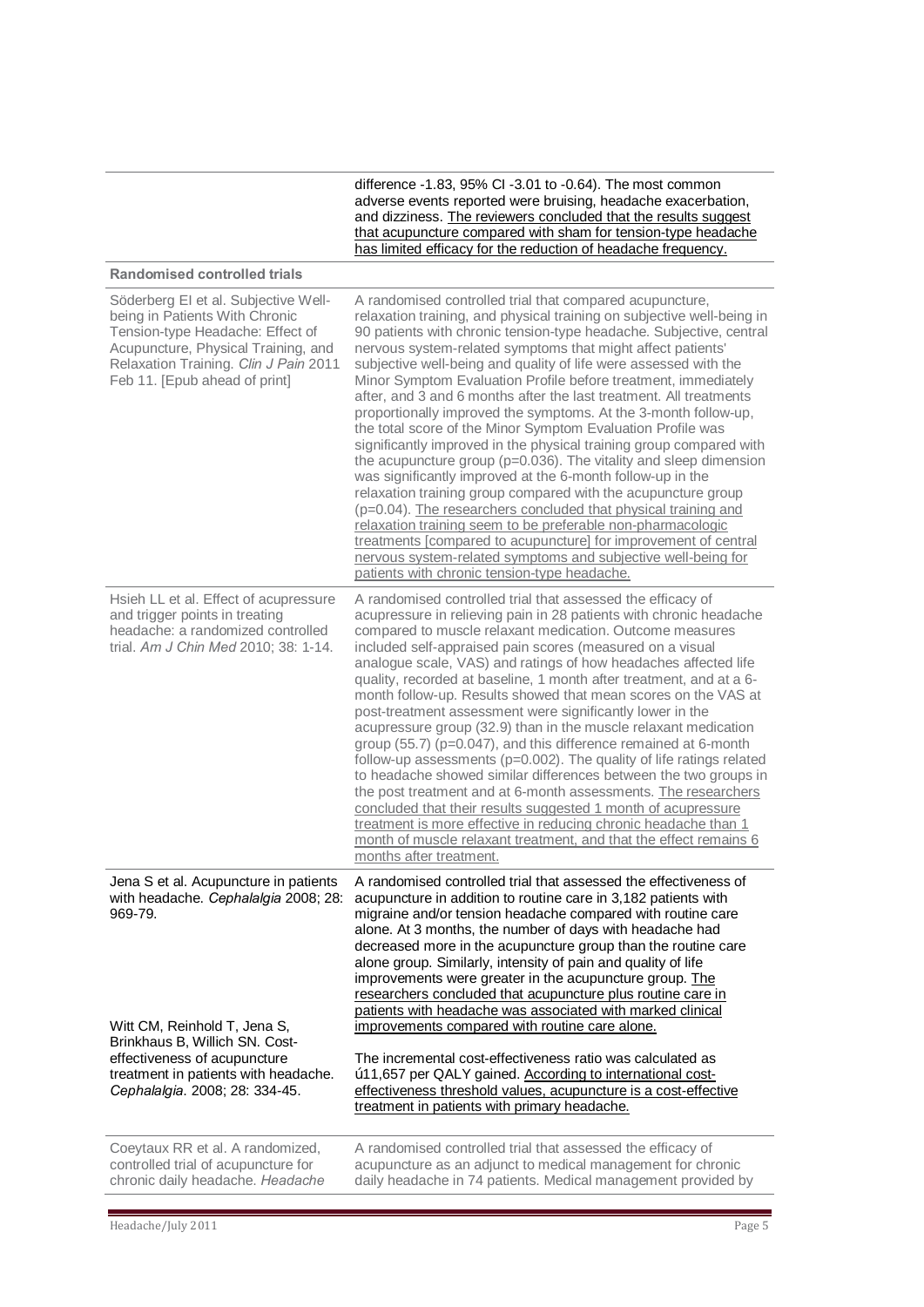| 2005; 45: 1113-23.                                                                                                                                                                                       | neurologists to medical management plus 10 acupuncture<br>treatments. Primary outcome measures were daily pain severity<br>and headache-related quality of life (QoL). Patients who received<br>only medical management did not demonstrate improvement in<br>any of the standardised measures. Daily pain severity scores did<br>not differ between treatment groups (P= .60). Relative to medical<br>management only, medical management plus acupuncture was<br>associated with an improvement on the Headache Impact Test and<br>an increase on the role limitations due to physical problems, social<br>functioning, and general mental health domains of the Short Form<br>36 Health Survey. Patients who received acupuncture were 3.7<br>times more likely (CI, 1.7 to 8.1) to report less suffering from<br>headaches at 6 weeks. The researchers concluded that<br>supplementing medical management with acupuncture resulted in<br>improvements in health-related QoL and the perception by patients<br>that they suffered less from headaches. |
|----------------------------------------------------------------------------------------------------------------------------------------------------------------------------------------------------------|------------------------------------------------------------------------------------------------------------------------------------------------------------------------------------------------------------------------------------------------------------------------------------------------------------------------------------------------------------------------------------------------------------------------------------------------------------------------------------------------------------------------------------------------------------------------------------------------------------------------------------------------------------------------------------------------------------------------------------------------------------------------------------------------------------------------------------------------------------------------------------------------------------------------------------------------------------------------------------------------------------------------------------------------------------|
| Vickers AJ et al. Acupuncture for<br>chronic headache in primary care:<br>large, pragmatic, randomised trial.<br>BMJ 2004; 328: 744.                                                                     | A 12-month randomised controlled trial that compared acupuncture<br>with no acupuncture in 401 patients with chronic headache,<br>predominantly migraine. Patients in the acupuncture group<br>experienced 22 fewer days of headache per year, used 15% less<br>medication, made 25% fewer visits to GPs, and had 15% fewer<br>days off sick than patients given usual care. The researchers<br>concluded that acupuncture leads to lasting benefits for patients<br>with chronic headache, particularly migraine, and that expansion of<br>NHS acupuncture services should be considered.                                                                                                                                                                                                                                                                                                                                                                                                                                                                 |
| Wonderling D, Vickers AJ, Grieve R,<br>McCarney R. Cost effectiveness<br>analysis of a randomised trial of<br>acupuncture for chronic headache in<br>primary care. <b>BMJ.</b> 2004 Mar 27; 328:<br>747. | Total costs were higher for the acupuncture group than controls<br>due to the practitioners' costs. This was more than outweighed by<br>the health gain, leading to an estimate of £9180 per QALY gained.<br>Acupuncture for chronic headache improves health related quality<br>of life at a small additional cost; it is relatively cost effective<br>compared with a number of other interventions provided by the<br>NHS.                                                                                                                                                                                                                                                                                                                                                                                                                                                                                                                                                                                                                              |
| <b>Research on mechanisms for</b><br>acupuncture                                                                                                                                                         |                                                                                                                                                                                                                                                                                                                                                                                                                                                                                                                                                                                                                                                                                                                                                                                                                                                                                                                                                                                                                                                            |
| Hui KK et al. Acupuncture, the limbic<br>system, and the anticorrelated<br>networks of the brain. Auton Neurosci<br>2010; 157: 81-90.                                                                    | A paper that discusses research showing that acupuncture<br>mobilises the functionally anti-correlated networks of the brain to<br>mediate its actions, and that the effect is dependent on the<br>psychophysical response. The research used functional magnetic<br>resonance imaging studies of healthy subjects to show that<br>acupuncture stimulation evokes deactivation of a limbic-paralimbic-<br>neocortical network, which encompasses the limbic system, as<br>well as activation of somatosensory brain regions. It has also been<br>shown that the effect of acupuncture on the brain is integrated at<br>multiple levels, down to the brainstem and cerebellum.                                                                                                                                                                                                                                                                                                                                                                              |
| Cheng KJ. Neuroanatomical basis of<br>acupuncture treatment for some<br>common illnesses. Acupunct Med<br>2009;27: 61-4.                                                                                 | A review that looked at acupuncture treatment for some common<br>conditions. It is found that, in many cases, the acupuncture points<br>traditionally used have a neuroanatomical significance from the<br>viewpoint of biomedicine. From this, the reviewers hypothesize that<br>plausible mechanisms of action include intramuscular stimulation<br>for treating muscular pain and nerve stimulation for treating<br>neuropathies.                                                                                                                                                                                                                                                                                                                                                                                                                                                                                                                                                                                                                       |
| Lee B et al. Effects of acupuncture on<br>chronic corticosterone-induced<br>depression-like behavior and<br>expression of neuropeptide Y in the<br>rats. Neuroscience Letters 2009; 453:<br>$151 - 6.$   | In animal studies, acupuncture has been found to significantly<br>reduce anxiety-like behaviour, and increase brain levels of<br>neuropeptide Y, the brain levels of which appear to correlate with<br>reported anxiety.                                                                                                                                                                                                                                                                                                                                                                                                                                                                                                                                                                                                                                                                                                                                                                                                                                   |
| Komori M et al. Microcirculatory<br>responses to acupuncture stimulation                                                                                                                                 | Experimental study on rabbits in which acupuncture stimulation<br>was directly observed to increase diameter and blood flow velocity                                                                                                                                                                                                                                                                                                                                                                                                                                                                                                                                                                                                                                                                                                                                                                                                                                                                                                                       |